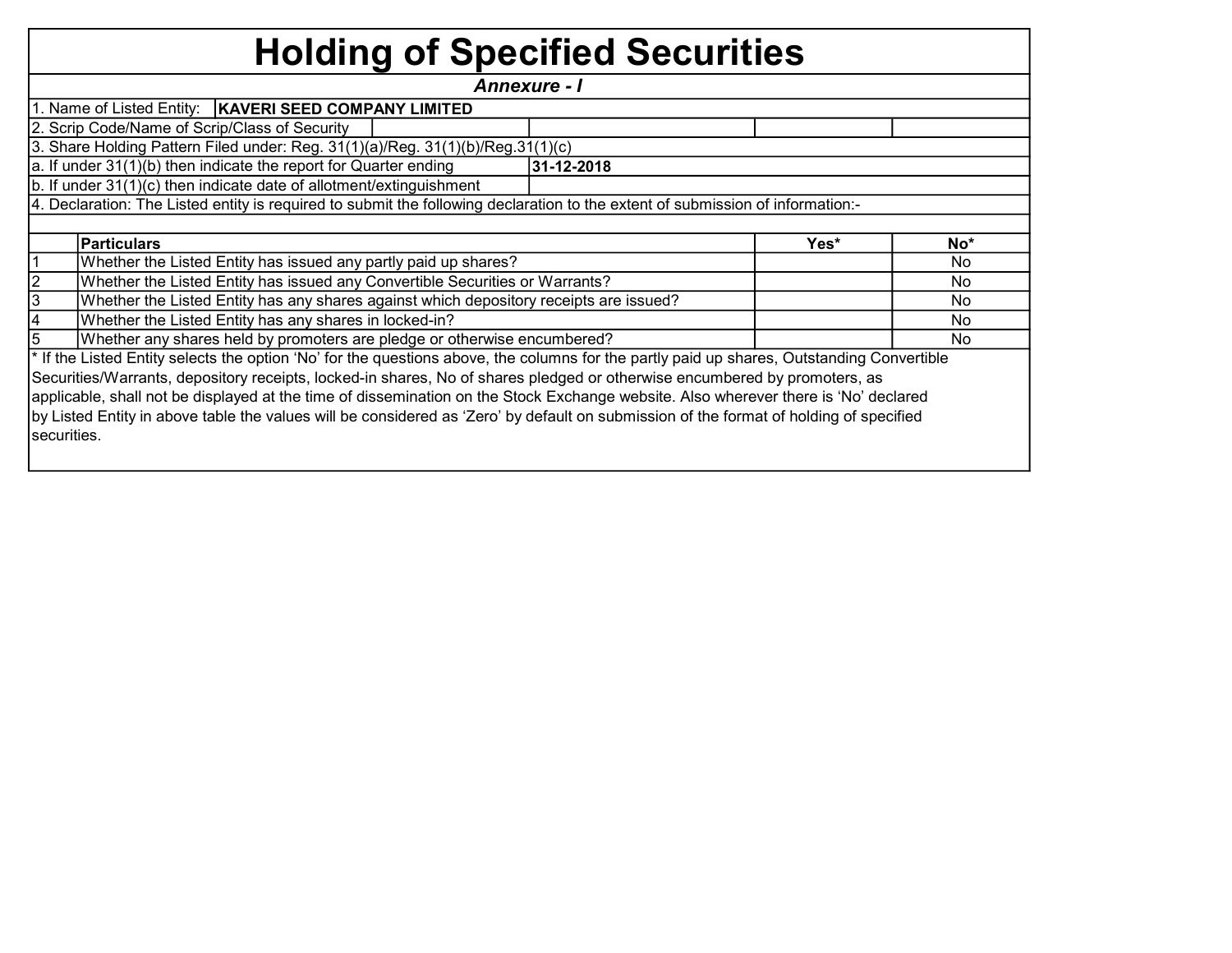|                           | Table I - SUMMARY STATEMENT HOLDING OF SPECIFIED SECURITIES |                                      |                                                                      |                                                                                    |                                                                                              |                                                              |                                                                                                                                                                  |                             |                                                                                                                                        |                                             |                                                                                                                                                        |                                                                                                                                                                                                |            |                                                                                                                 |            |                                                                                                                                               |                                                                                           |          |
|---------------------------|-------------------------------------------------------------|--------------------------------------|----------------------------------------------------------------------|------------------------------------------------------------------------------------|----------------------------------------------------------------------------------------------|--------------------------------------------------------------|------------------------------------------------------------------------------------------------------------------------------------------------------------------|-----------------------------|----------------------------------------------------------------------------------------------------------------------------------------|---------------------------------------------|--------------------------------------------------------------------------------------------------------------------------------------------------------|------------------------------------------------------------------------------------------------------------------------------------------------------------------------------------------------|------------|-----------------------------------------------------------------------------------------------------------------|------------|-----------------------------------------------------------------------------------------------------------------------------------------------|-------------------------------------------------------------------------------------------|----------|
| Cate<br> gory<br>$\theta$ | Category of<br>shareholder<br>(II)                          | No.s of<br>Share<br>holders<br>(III) | No. of<br>fully<br>paid up<br>equity<br><b>Share</b><br>held<br>(IV) | No.s<br>of<br>Partl<br>у<br>up<br>equi<br>ty<br>Shar<br>e<br>held<br>$\mathcal{U}$ | No.<br>οf<br>shar<br>es<br>paid- unde<br>rlyin<br>g<br>Depo<br>sitor<br>Rece<br>ipts<br>(VI) | Total nos.<br>shares<br>held<br>$(VII)$ =<br>$(IV)+(V)+(VI)$ | <i><b>Shareholdi</b></i><br>ng<br>as a % of<br>total<br>no. of<br>shares<br>(calculate<br>d as per<br><b>SCRR,195</b><br>7)<br>(VIII)<br>As a % of<br>$(A+B+C2)$ | Class<br><b>Equity</b><br>x | <b>Number of Votting Rights</b><br>held in each class of<br>securities<br>(IX)<br><b>No of Voting</b><br><b>Rights</b><br><b>Total</b> | <b>Total</b><br>as a<br>$%$ of<br>$(A+B+C)$ | No. of<br><b>Share</b><br>s.<br><b>Under</b><br>lying<br>Outst<br>ating<br>conve<br>rtible<br>securi<br>ties<br>(inclu<br>dina<br>Warra<br>nts)<br>(X) | <b>Shareholding</b><br>as a %<br>assuming<br>full<br>conversion<br>оf<br>convertible<br>securities(as<br>a %<br>of diluted<br>share<br>capital)<br>$(XI)=(VII)+(X)$<br>As a % of<br>$(A+B+C2)$ | No.<br>(a) | <b>Number of</b><br><b>Locked</b> in<br>shares<br>(XII)<br>As a<br>$%$ of<br>total<br>share<br>s<br>held<br>(b) | No.<br>(a) | <b>Number of</b><br><b>Shares</b><br>pledged or<br>otherwise<br>encumbere<br>d<br>(XIII)<br>As a<br>$%$ of<br>total<br>share<br>s held<br>(b) | <b>Number of</b><br>equity<br>shares<br>held<br>in<br>demateriali<br>zed<br>form<br>(XIV) |          |
| (A)                       | <b>Promoter &amp; Promoter Group</b>                        | 6                                    | 34779721                                                             | $\Omega$                                                                           | $\Omega$                                                                                     | 34779721                                                     | 55.093                                                                                                                                                           | 34779721                    | $\Omega$                                                                                                                               | 34779721                                    | 55.09                                                                                                                                                  | $\Omega$                                                                                                                                                                                       | 55.09      | $\Omega$                                                                                                        | 0.00       |                                                                                                                                               | 0   0.0000                                                                                | 34779721 |
| $ $ (B)                   | Public                                                      | 28048                                | 28349412                                                             | $\Omega$                                                                           | $\Omega$                                                                                     | 28349412                                                     | 44.907                                                                                                                                                           | 28349412                    | $\Omega$                                                                                                                               | 28349412                                    | 44.91                                                                                                                                                  | $\Omega$                                                                                                                                                                                       | 44.91      | 0 <sup>1</sup>                                                                                                  | 0.00       | <b>NA</b>                                                                                                                                     | <b>NA</b>                                                                                 | 28349391 |
| (C)                       | Non Promoter-Non Public                                     | 0                                    | $\mathbf 0$                                                          | $\mathbf 0$                                                                        | 0                                                                                            | 0                                                            | $\Omega$                                                                                                                                                         | $\mathbf 0$                 | 0                                                                                                                                      | 0                                           | 0.00                                                                                                                                                   | $\mathbf 0$                                                                                                                                                                                    | 0.00       | 0 <sup>1</sup>                                                                                                  | 0.00       | <b>NA</b>                                                                                                                                     | <b>NA</b>                                                                                 | 0        |
| I(C1)                     | Shares underlying DRs                                       | 0                                    | $\mathbf 0$                                                          | $\Omega$                                                                           | $\mathbf 0$                                                                                  | 0                                                            | <b>NA</b>                                                                                                                                                        | 0                           | 0                                                                                                                                      | 0                                           | 0.00                                                                                                                                                   |                                                                                                                                                                                                | 0.00       | 0 <sup>1</sup>                                                                                                  | 0.00       | <b>NA</b>                                                                                                                                     | <b>NA</b>                                                                                 | 0        |
| (C2)                      | Shares held by Employee Trusts                              | 0                                    | $\Omega$                                                             | $\Omega$                                                                           | $\Omega$                                                                                     | 0                                                            | ΩI                                                                                                                                                               | $\Omega$                    | $\Omega$                                                                                                                               | $\Omega$                                    | 0.00                                                                                                                                                   | $\Omega$                                                                                                                                                                                       | 0.00       | 0 <sup>1</sup>                                                                                                  | 0.00       | <b>NA</b>                                                                                                                                     | <b>NA</b>                                                                                 | $\Omega$ |
|                           | <b>Total</b>                                                | 28054                                | 63129133                                                             | 0                                                                                  | $\mathbf{0}$                                                                                 | 63129133                                                     |                                                                                                                                                                  | 63129133                    | 0                                                                                                                                      | 63129133                                    | 100.00                                                                                                                                                 | $\mathbf{0}$                                                                                                                                                                                   | 100.00     | $\mathbf{0}$                                                                                                    | 0.00       |                                                                                                                                               |                                                                                           | 63129112 |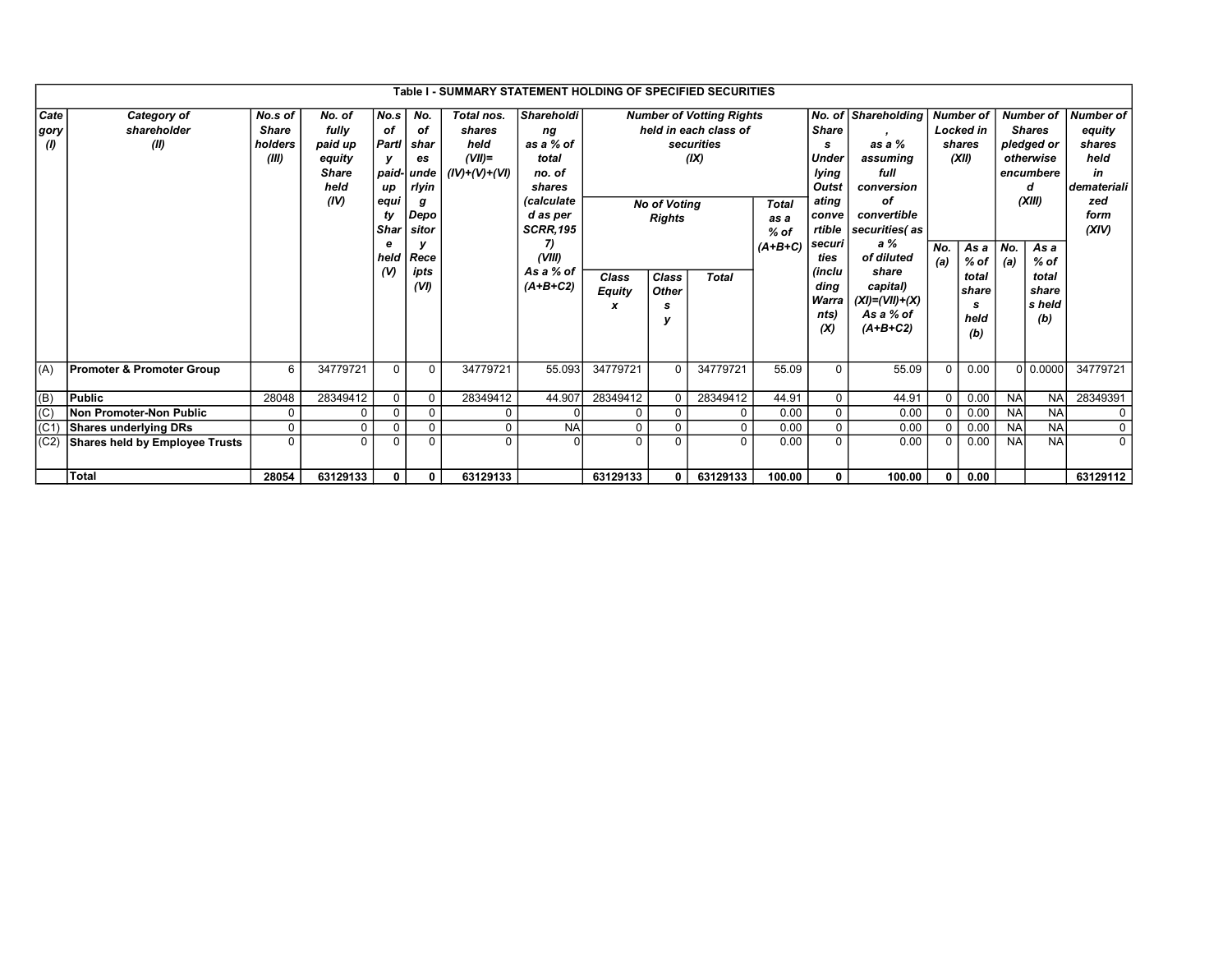| Table II - STATEMENT SHOWING SHAREHOLDING PATTERN OF THE PROMOTER AND PROMOTER GROUP<br>No. of |                                                                |             |                                           |                                                                      |                                                           |                                                                     |                                                              |                                                                                                 |                                     |                                                                                                                       |                |                                           |                                                          |                                                                                                                |                     |                                                  |                      |                                                                                      |                                                                                        |
|------------------------------------------------------------------------------------------------|----------------------------------------------------------------|-------------|-------------------------------------------|----------------------------------------------------------------------|-----------------------------------------------------------|---------------------------------------------------------------------|--------------------------------------------------------------|-------------------------------------------------------------------------------------------------|-------------------------------------|-----------------------------------------------------------------------------------------------------------------------|----------------|-------------------------------------------|----------------------------------------------------------|----------------------------------------------------------------------------------------------------------------|---------------------|--------------------------------------------------|----------------------|--------------------------------------------------------------------------------------|----------------------------------------------------------------------------------------|
|                                                                                                | Category & Name of the<br>shareholders<br>$\omega$             | PAN<br>(II) | No of<br><b>Share</b><br>holders<br>(III) | No of<br>fully<br>paid up<br>equity<br><b>Shares</b><br>held<br>(IV) | Pa<br>rtl<br>у<br>pa<br>id-<br>up<br>eq<br>uit<br>v<br>Sh | No.<br>of<br>shar<br>es<br>unde<br>rlyin<br>g<br>Depo<br>sitor<br>у | Total nos.<br>shares<br>held<br>$(VII)$ =<br>$(IV)+(V)+(VI)$ | Shareholdi<br>ng<br>%<br>calculated<br>as per<br>SCRR,1957<br>As a % of<br>$(A+B+C2)$<br>(VIII) |                                     | <b>Number of Voting Rights</b><br>held in each class of<br>securities<br>(IX)<br><b>No of Voting</b><br><b>Rights</b> |                | <b>Total</b><br>as a<br>% of<br>$(A+B+C)$ |                                                          | Sharehold<br>ing,<br>as a %<br>assuming<br>Underl<br>full<br>Outsta<br>conversio<br>n<br>of<br>convertibl<br>e |                     | <b>Number of</b><br>Locked in<br>shares<br>(XII) |                      | <b>Number of</b><br><b>Shares</b><br>pledged or<br>otherwise<br>encumbered<br>(XIII) | <b>Number of</b><br>equity<br>shares held<br>in<br>demateriali<br>zed<br>form<br>(XIV) |
|                                                                                                |                                                                |             |                                           |                                                                      | ar<br>e<br>he<br>ld<br>$\omega$                           | Rece<br>ipts<br>(VI)                                                |                                                              |                                                                                                 | Class<br><b>Equity</b><br>$\pmb{x}$ | Cla<br>$\textcolor{red}{\textbf{s}}\textcolor{blue}{\textbf{s}}$<br>Oth<br>ers<br>y                                   | <b>Total</b>   |                                           | securi<br>ties<br>(inclu<br>ding<br>Warra<br>nts)<br>(X) | securities(<br>as a %<br>of diluted<br>share<br>capital)<br>$(XI)=(VII)+($<br>X)<br>As a % of<br>$(A+B+C2)$    | No.<br>(a)          | As a %<br>of<br>total<br>shares<br>held<br>(b)   | No.<br>(a)           | As a %<br>of<br>total<br>shares<br>held<br>(b)                                       |                                                                                        |
|                                                                                                | 1 Indian                                                       |             |                                           |                                                                      |                                                           |                                                                     |                                                              |                                                                                                 |                                     |                                                                                                                       |                |                                           |                                                          |                                                                                                                |                     |                                                  |                      |                                                                                      |                                                                                        |
|                                                                                                | (a) Individuals/Hindu undivided Family                         |             |                                           |                                                                      |                                                           |                                                                     |                                                              |                                                                                                 |                                     |                                                                                                                       |                |                                           |                                                          |                                                                                                                |                     |                                                  |                      |                                                                                      |                                                                                        |
|                                                                                                | <b>VENKATA BHASKAR RAO</b>                                     | AAAHG6481R  | 1                                         | 10391682                                                             | O                                                         |                                                                     | 10391682                                                     | 16.4610                                                                                         | 10391682                            |                                                                                                                       | 10391682       | 16.4610                                   | $\overline{0}$                                           | 16.4610                                                                                                        | $\mathbf{0}$        | 0.00                                             | $\Omega$             | 0.00                                                                                 | 10391682                                                                               |
|                                                                                                | <b>GUNDAVARAM</b>                                              |             |                                           |                                                                      |                                                           |                                                                     |                                                              |                                                                                                 |                                     |                                                                                                                       |                |                                           |                                                          |                                                                                                                |                     |                                                  |                      |                                                                                      |                                                                                        |
|                                                                                                | GUNDAVARAM VENKATA BHASKAR AARPG8379F<br><b>RAO</b>            |             | 1                                         | 5576416                                                              | $\overline{0}$                                            | $\Omega$                                                            | 5576416                                                      | 8.8333                                                                                          | 5576416                             |                                                                                                                       | 5576416        | 8.8333                                    | $\overline{0}$                                           | 8.8333                                                                                                         | $\overline{0}$      | 0.00                                             | $\Omega$             | 0.00                                                                                 | 5576416                                                                                |
|                                                                                                | PAVAN GUNDAVARAM                                               | ABTPG8553E  | $\mathbf{1}$                              | 2319505                                                              |                                                           |                                                                     | 2319505                                                      | 3.6742                                                                                          | 2319505                             |                                                                                                                       | 2319505        | 3.6742                                    | $\overline{0}$                                           | 3.6742                                                                                                         | $\overline{0}$      | 0.00                                             |                      | 0.00                                                                                 | 2319505                                                                                |
|                                                                                                | VAMSHEEDHAR CHENNAMANENI                                       | ADVPC1241M  | 1                                         | 1016295                                                              |                                                           | 0l                                                                  | 1016295                                                      | 1.6099                                                                                          | 1016295                             |                                                                                                                       | 1016295        | 1.6099                                    | $\overline{0}$                                           | 1.6099                                                                                                         | $\overline{0}$      | 0.00                                             | $\overline{0}$       | 0.00                                                                                 | 1016295                                                                                |
|                                                                                                | MITHUN CHAND CHENNAMANENI                                      | AFRPC8969E  | 1                                         | 892205                                                               | $\Omega$                                                  | $\Omega$                                                            | 892205                                                       | 1.4133                                                                                          | 892205                              |                                                                                                                       | 892205         | 1.4133                                    | $\overline{0}$                                           | 1.4133                                                                                                         | $\mathbf 0$         | 0.00                                             | $\overline{0}$       | 0.00                                                                                 | 892205                                                                                 |
|                                                                                                | VANAJA DEVI GUNDAVARAM                                         | AHBPG5812G  |                                           | 14583618                                                             |                                                           |                                                                     | 14583618                                                     | 23.1012                                                                                         | 14583618                            |                                                                                                                       | 14583618       | 23.1012                                   | $\overline{0}$                                           | 23.1012                                                                                                        | $\overline{0}$      | 0.00                                             |                      | 0.00                                                                                 | 14583618                                                                               |
|                                                                                                | Total                                                          |             | 6                                         | 34779721                                                             | 0                                                         | 0l                                                                  | 34779721                                                     | 55.0930                                                                                         | 34779721                            | οI                                                                                                                    | 34779721       | 55.0930                                   | 0                                                        | 55.0930                                                                                                        | 0                   | 0.00                                             | 0                    | 0.00                                                                                 | 34779721                                                                               |
|                                                                                                | (b) Central Government/State Government(s)                     |             |                                           |                                                                      |                                                           |                                                                     |                                                              |                                                                                                 |                                     |                                                                                                                       |                |                                           |                                                          |                                                                                                                |                     |                                                  |                      |                                                                                      |                                                                                        |
|                                                                                                |                                                                |             | $\overline{0}$                            | 0                                                                    | $\Omega$                                                  |                                                                     | $\overline{0}$                                               | 0.0000                                                                                          | $\overline{0}$                      |                                                                                                                       | $\Omega$       | 0.0000                                    | $\overline{0}$                                           | 0.0000                                                                                                         | $\overline{0}$      | 0.00                                             | $\overline{0}$       | 0.00                                                                                 | $\Omega$                                                                               |
|                                                                                                | Total                                                          |             | $\overline{0}$                            | οI                                                                   | $\Omega$                                                  | U                                                                   | 0                                                            | 0.0000                                                                                          | 0                                   | $\Omega$                                                                                                              | 0              | 0.0000                                    | $\overline{0}$                                           | 0.0000                                                                                                         | $\overline{0}$      | 0.00                                             | $\mathbf{0}$         | 0.00                                                                                 | ٥l                                                                                     |
|                                                                                                | (c) Financial Institutions/Banks                               |             | $\overline{0}$                            | $\overline{0}$                                                       | 0                                                         | $\Omega$                                                            | $\overline{0}$                                               | 0.0000                                                                                          | $\overline{0}$                      |                                                                                                                       | $\Omega$       | 0.0000                                    | $\overline{0}$                                           | 0.0000                                                                                                         | $\overline{0}$      | 0.00                                             | 0                    | 0.00                                                                                 | 0                                                                                      |
|                                                                                                | Total                                                          |             | ٥I                                        | ΩI                                                                   | $\Omega$                                                  | 0l                                                                  | ΩI                                                           | 0.0000                                                                                          | οI                                  | $\Omega$                                                                                                              | 0.             | 0.0000                                    | $\mathbf{0}$                                             | 0.0000                                                                                                         | 0                   | 0.00                                             | 0                    | 0.00                                                                                 | ΩI                                                                                     |
|                                                                                                | Sub-Total (A)(1)                                               |             | 6                                         | 34779721                                                             | 0                                                         | 0                                                                   | 34779721                                                     | 55.0930                                                                                         | 34779721                            | 0                                                                                                                     | 34779721       | 55.0930                                   | 0                                                        | 55.0930                                                                                                        | 0                   | 0.00                                             | $\mathbf{0}$         | 0.00                                                                                 | 34779721                                                                               |
|                                                                                                | 2   Foreign                                                    |             |                                           |                                                                      |                                                           |                                                                     |                                                              |                                                                                                 |                                     |                                                                                                                       |                |                                           |                                                          |                                                                                                                |                     |                                                  |                      |                                                                                      |                                                                                        |
|                                                                                                | (a)  Individuals(Non-Resident Individuals/Foreign Individuals) |             |                                           |                                                                      |                                                           |                                                                     |                                                              |                                                                                                 |                                     |                                                                                                                       |                |                                           |                                                          |                                                                                                                |                     |                                                  |                      |                                                                                      |                                                                                        |
|                                                                                                |                                                                |             | $\overline{0}$                            | $\overline{0}$                                                       | $\Omega$                                                  |                                                                     | $\Omega$                                                     | 0.0000                                                                                          | $\overline{0}$                      |                                                                                                                       | $\Omega$       | 0.0000                                    | $\overline{0}$                                           | 0.0000                                                                                                         | $\overline{0}$      | 0.00                                             | $\mathbf 0$          | 0.00                                                                                 | $\Omega$                                                                               |
|                                                                                                | Total                                                          |             | $\mathbf{0}$                              | οI                                                                   | $\Omega$                                                  |                                                                     | 0l                                                           | 0.0000                                                                                          | 0                                   | $\Omega$                                                                                                              | 0              | 0.0000                                    | $\overline{0}$                                           | 0.0000                                                                                                         | $\overline{0}$      | 0.00                                             | οl                   | 0.00                                                                                 | οl                                                                                     |
|                                                                                                | (b) Government                                                 |             |                                           |                                                                      |                                                           |                                                                     |                                                              |                                                                                                 |                                     |                                                                                                                       |                |                                           |                                                          |                                                                                                                |                     |                                                  |                      |                                                                                      |                                                                                        |
|                                                                                                |                                                                |             | $\overline{0}$                            | $\overline{0}$                                                       | 0                                                         | 0                                                                   | $\overline{0}$                                               | 0.0000                                                                                          | 0                                   |                                                                                                                       | $\Omega$       | 0.0000                                    | $\overline{0}$                                           | 0.0000                                                                                                         | 0                   | 0.00                                             | 0                    | 0.00                                                                                 | 0                                                                                      |
|                                                                                                | Total                                                          |             | ٥I                                        | ΩI                                                                   | $\Omega$                                                  | ٥l                                                                  | 0                                                            | 0.0000                                                                                          | οI                                  |                                                                                                                       | 0              | 0.0000                                    | $\overline{0}$                                           | 0.0000                                                                                                         | 0                   | 0.00                                             | 0l                   | 0.00                                                                                 | 0                                                                                      |
|                                                                                                | (c) Institutions                                               |             |                                           |                                                                      |                                                           |                                                                     | $\overline{0}$                                               | 0.0000                                                                                          | 0I                                  |                                                                                                                       | $\overline{0}$ | 0.0000                                    | $\overline{0}$                                           | 0.0000                                                                                                         |                     |                                                  |                      |                                                                                      | $\overline{0}$                                                                         |
|                                                                                                | Total                                                          |             | $\overline{0}$<br>٥l                      | $\overline{0}$<br>0                                                  | $\mathbf{0}$                                              | $\mathbf{0}$                                                        | 0                                                            | 0.0000                                                                                          | οI                                  | $\mathbf{0}$                                                                                                          | 0              | 0.0000                                    | $\overline{0}$                                           | 0.0000                                                                                                         | $\overline{0}$<br>0 | 0.00<br>0.00                                     | $\overline{0}$<br>οl | 0.00<br>0.00                                                                         | 0                                                                                      |
|                                                                                                |                                                                |             |                                           |                                                                      |                                                           |                                                                     |                                                              |                                                                                                 |                                     |                                                                                                                       |                |                                           |                                                          |                                                                                                                |                     |                                                  |                      |                                                                                      |                                                                                        |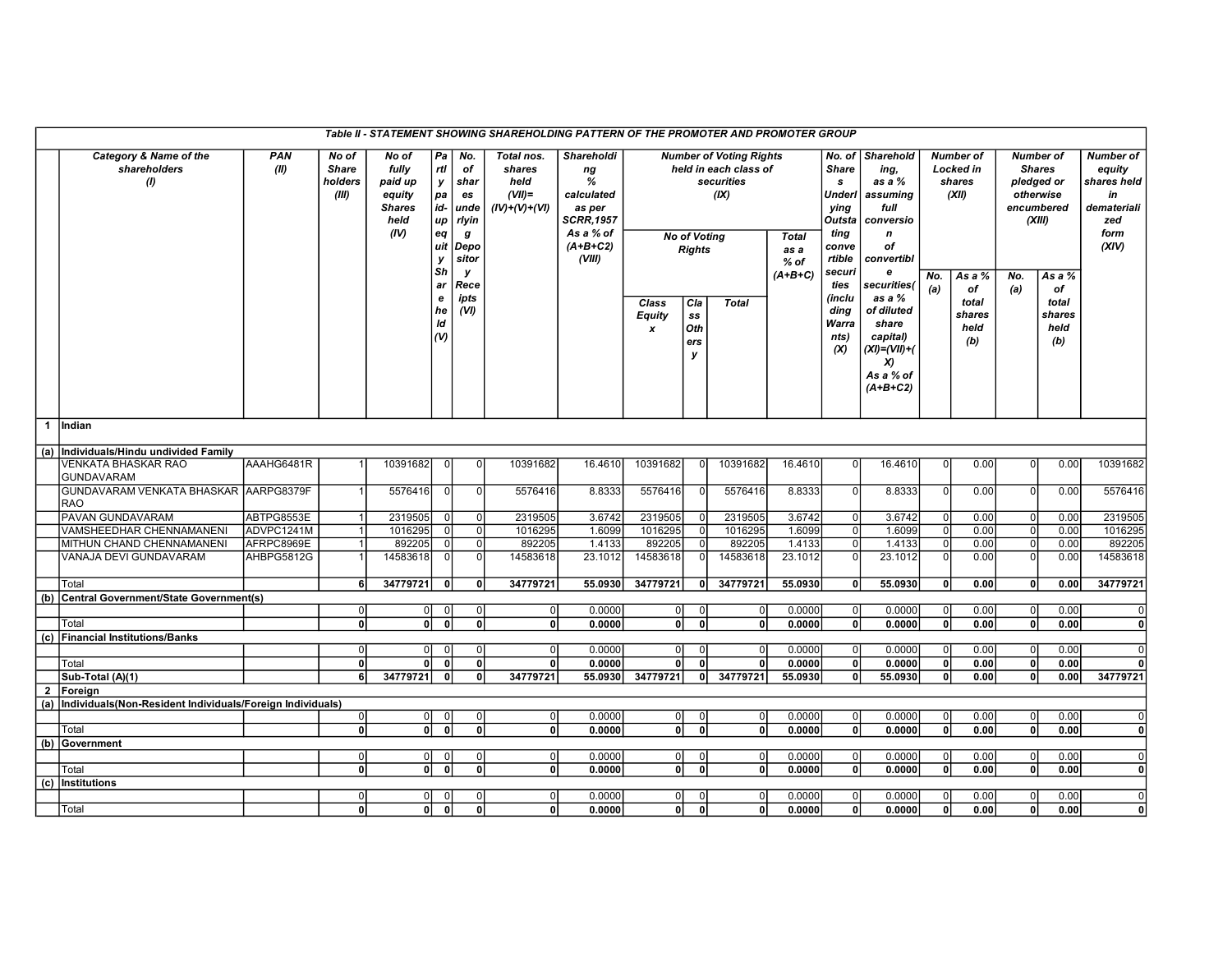| (d) Foreign Portfolio Investor                                                                                                                                                                                 |  |  |  |  |  |  |        |  |  |  |         |  |        |  |       |      |  |
|----------------------------------------------------------------------------------------------------------------------------------------------------------------------------------------------------------------|--|--|--|--|--|--|--------|--|--|--|---------|--|--------|--|-------|------|--|
|                                                                                                                                                                                                                |  |  |  |  |  |  | 0.0000 |  |  |  | 0.00001 |  | 0.0000 |  | 0.00  | 0.00 |  |
| <b>ITotal</b>                                                                                                                                                                                                  |  |  |  |  |  |  | 0.0000 |  |  |  | 0.00001 |  | 0.0000 |  | 0.001 | 0.00 |  |
| Sub-Total (A)(2)                                                                                                                                                                                               |  |  |  |  |  |  | 0.0000 |  |  |  | 0.00001 |  | 0.0000 |  | 0.001 | 0.00 |  |
| Total Shareholding of Promoter and<br>34779721<br>34779721<br>34779721<br>34779721<br>55.0930<br>34779721<br>55.0930<br>55.0930<br>0.00<br>0.001                                                               |  |  |  |  |  |  |        |  |  |  |         |  |        |  |       |      |  |
| $\textsf{Promoter Group (A)} = \textsf{(A)} \cdot \textsf{(1)} \cdot \textsf{(A)} \cdot \textsf{(2)}$                                                                                                          |  |  |  |  |  |  |        |  |  |  |         |  |        |  |       |      |  |
|                                                                                                                                                                                                                |  |  |  |  |  |  |        |  |  |  |         |  |        |  |       |      |  |
|                                                                                                                                                                                                                |  |  |  |  |  |  |        |  |  |  |         |  |        |  |       |      |  |
| Details of Shares which remain unclaimed may be given hear along with details such as number of shareholders, outstanding shares held in demat/unclaimed suspense account, voting rights which are frozen etc. |  |  |  |  |  |  |        |  |  |  |         |  |        |  |       |      |  |
| <b>Note:</b>                                                                                                                                                                                                   |  |  |  |  |  |  |        |  |  |  |         |  |        |  |       |      |  |
| $(1)$ PAN would not be displayed on website of Stock Exchange(s).                                                                                                                                              |  |  |  |  |  |  |        |  |  |  |         |  |        |  |       |      |  |
| [20] The term "Encumbrance" has the same meaning as assigned under regulation 28(3) of SEBI (Substantial Acquisition of Shares and Takeovers) Regulations, 2011.                                               |  |  |  |  |  |  |        |  |  |  |         |  |        |  |       |      |  |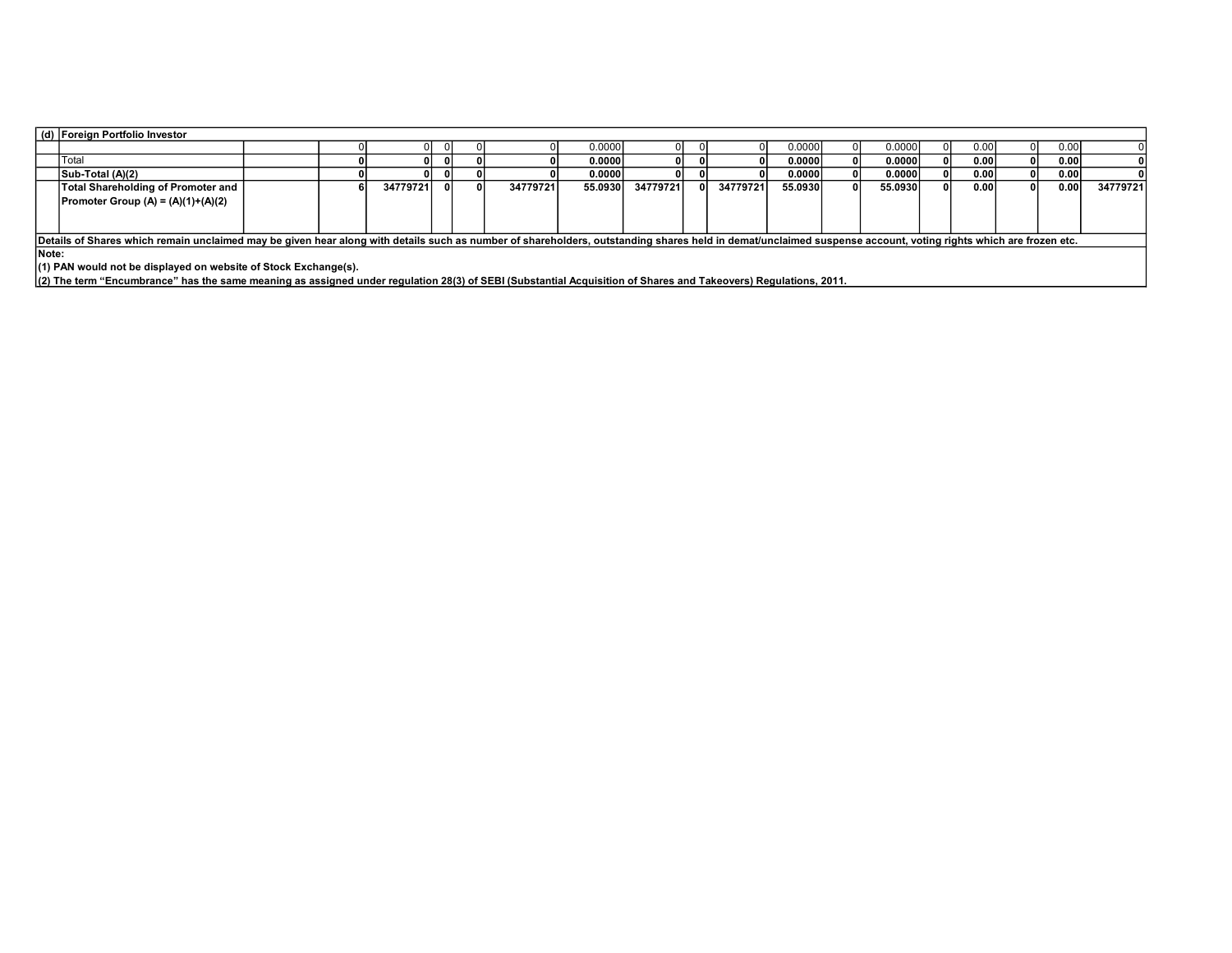| Table III - STATEMENT SHOWING SHAREHOLDING PATTERN OF THE PUBLIC SHAREHOLDER |                                                                                                                       |                    |                                             |                                                                      |                                                                    |                                                                       |                                                              |                                                                                                              |                                            |                                             |                                                                                                      |                                                |                                                                                             |                                                                                                                                 |                |                                                      |                                                                                      |                                                      |                                                                                    |
|------------------------------------------------------------------------------|-----------------------------------------------------------------------------------------------------------------------|--------------------|---------------------------------------------|----------------------------------------------------------------------|--------------------------------------------------------------------|-----------------------------------------------------------------------|--------------------------------------------------------------|--------------------------------------------------------------------------------------------------------------|--------------------------------------------|---------------------------------------------|------------------------------------------------------------------------------------------------------|------------------------------------------------|---------------------------------------------------------------------------------------------|---------------------------------------------------------------------------------------------------------------------------------|----------------|------------------------------------------------------|--------------------------------------------------------------------------------------|------------------------------------------------------|------------------------------------------------------------------------------------|
|                                                                              | Category & Name of the<br>shareholders<br>(1)                                                                         | <b>PAN</b><br>(II) | No.s of<br><b>Share</b><br>holders<br>(III) | No. of<br>fully<br>paid up<br>equity<br><b>Share</b><br>held<br>(IV) | Partly<br>paid-<br>up<br>equit<br>y<br><b>Share</b><br>held<br>(V) | No.<br>s of<br>shar<br>es<br>und<br>erlyi<br>ng<br>Dep<br>osit<br>ory | Total nos.<br>shares<br>held<br>$(VII)$ =<br>$(IV)+(V)+(VI)$ | <b>Shareholdin</b><br>g<br>% calculated<br>as per<br><b>SCRR, 1957)</b><br>As a % of<br>$(A+B+C2)$<br>(VIII) |                                            | <b>Rights</b>                               | <b>Number of Voting Rights</b><br>held in each class of<br>securities<br>(IX)<br><b>No of Voting</b> | <b>Total</b><br>as a<br>$%$ of                 | No.<br>of<br>Sha<br>res<br>Und<br>erlyi<br>ng<br>Out<br>stati<br>ng                         | <b>Total</b><br>Shareholding,<br>as a %<br>assuming<br>full<br>conversion<br>of convertible<br>securities(as<br>a<br>percentage |                | <b>Number of</b><br>Locked in<br>shares<br>(XII)     | <b>Number of</b><br><b>Shares</b><br>pledged or<br>otherwise<br>encumbered<br>(XIII) |                                                      | <b>Number of</b><br>equity<br>shares held<br>in<br>dematerialized<br>form<br>(XIV) |
|                                                                              |                                                                                                                       |                    |                                             |                                                                      |                                                                    | Rec<br>eipt<br>s<br>(VI)                                              |                                                              |                                                                                                              | Class<br><b>Equity</b><br>$\boldsymbol{x}$ | Cla<br>SS<br>Ot<br>her<br>$\mathbf{s}$<br>y | <b>Total</b>                                                                                         | <b>Total</b><br><b>Voting</b><br><b>Rights</b> | con<br>verti<br>ble<br>sec<br>uriti<br>es<br>(incl<br>udin<br>g<br>War<br>rant<br>s)<br>(X) | of diluted<br>share<br>capital)<br>$(XI) = (VII) + (X)$<br>As a % of<br>$(A+B+C2)$                                              | No.<br>(a)     | As a<br>$%$ of<br>total<br>share<br>s<br>held<br>(b) | No.<br>(Not<br>applic<br>able)<br>(a)                                                | As a<br>$%$ of<br>total<br>shar<br>es<br>held<br>(b) |                                                                                    |
| $\mathbf{1}$                                                                 | <b>Institutions</b>                                                                                                   |                    |                                             |                                                                      |                                                                    |                                                                       |                                                              |                                                                                                              |                                            |                                             |                                                                                                      |                                                |                                                                                             |                                                                                                                                 |                |                                                      |                                                                                      |                                                      |                                                                                    |
| (a)                                                                          | <b>Mutual Funds</b><br>ADITYA BIRLA SUN LIFE TRUSTEE                                                                  | AAATB0102C         | 6                                           | 2513254<br>1252417                                                   | 0<br>$\Omega$                                                      | 0l<br>ΩI                                                              | 2513254<br>1252417                                           | 3.9811<br>1.9839                                                                                             | 2513254<br>1252417                         | 0<br>$\Omega$                               | 2513254<br>1252417                                                                                   | 3.9811<br>1.9839                               | 0l<br>$\Omega$                                                                              | 3.9811<br>1.9839                                                                                                                | 0l<br>$\Omega$ | 0.00<br>0.00                                         | <b>NA</b><br><b>NA</b>                                                               | <b>NA</b><br><b>NA</b>                               | 2513254<br>1252417                                                                 |
|                                                                              | PRIVATE LIMITED A/C ADITYA<br>BIRLA SUN LIFE PURE VALUE<br><b>FUND</b>                                                |                    |                                             |                                                                      |                                                                    |                                                                       |                                                              |                                                                                                              |                                            |                                             |                                                                                                      |                                                |                                                                                             |                                                                                                                                 |                |                                                      |                                                                                      |                                                      |                                                                                    |
|                                                                              | HDFC TRUSTEE COMPANY LTD -<br>A/C HDFC HYBRID EQUITY FUND                                                             | AAATH1809A         | 1                                           | 661719                                                               | $\overline{0}$                                                     | $\Omega$                                                              | 661719                                                       | 1.0482                                                                                                       | 661719                                     |                                             | 661719                                                                                               | 1.0482                                         | $\Omega$                                                                                    | 1.0482                                                                                                                          |                | 0.00                                                 | <b>NA</b>                                                                            | <b>NA</b>                                            | 661719                                                                             |
| (b)                                                                          | <b>Venture Capital Funds</b>                                                                                          |                    | $\mathbf{0}$                                |                                                                      | 0                                                                  | $\Omega$                                                              |                                                              | 0.0000                                                                                                       | $\mathbf{0}$                               | 0                                           | $\mathbf{0}$                                                                                         | 0.0000                                         | 0                                                                                           | 0.0000                                                                                                                          | $\mathbf{0}$   | 0.00                                                 | <b>NA</b>                                                                            | <b>NA</b>                                            | 0l                                                                                 |
| (c)                                                                          | <b>Alternate Investment Funds</b>                                                                                     |                    | 5 <sub>5</sub>                              | 2295492                                                              | $\mathbf{0}$                                                       | οl                                                                    | 2295492                                                      | 3.6362                                                                                                       | 2295492                                    | $\mathbf{0}$                                | 2295492                                                                                              | 3.6362                                         | 0l                                                                                          | 3.6362                                                                                                                          | 0l             | 0.00                                                 | <b>NA</b>                                                                            | <b>NA</b>                                            | 2295492                                                                            |
|                                                                              | <b>VANTAGE EQUITY FUND</b>                                                                                            | AACTV5686P         | $\vert$ 1                                   | 1532250                                                              | $\overline{0}$                                                     | οI                                                                    | 1532250                                                      | 2.4272                                                                                                       | 1532250                                    | 0                                           | 1532250                                                                                              | 2.4272                                         | $\Omega$                                                                                    | 2.4272                                                                                                                          | $\Omega$       | 0.00                                                 | <b>NA</b>                                                                            | NA                                                   | 1532250                                                                            |
| (d)                                                                          | <b>Foreign Venture Capital Investors</b>                                                                              |                    | $\mathbf{0}$                                |                                                                      | $\mathbf{0}$                                                       | ٥I                                                                    |                                                              | 0.0000                                                                                                       | $\Omega$                                   | $\mathbf{0}$                                |                                                                                                      | 0.0000                                         | 0                                                                                           | 0.0000                                                                                                                          | 0              | 0.00                                                 | <b>NA</b>                                                                            | <b>NA</b>                                            | $\Omega$                                                                           |
| (e)                                                                          | <b>Foreign Portfolio Investors</b><br>NATIONAL WESTMINSTER BANK<br>PLC AS TRUSTEE OF THE JUPITER<br><b>INDIA FUND</b> | AABTT4862E         | 78                                          | 11613534<br>1297347                                                  | 0<br>$\overline{0}$                                                | ٥I<br>$\Omega$                                                        | 11613534<br>1297347                                          | 18.3965<br>2.0551                                                                                            | 11613534<br>1297347                        | οl<br>$\Omega$                              | 11613534<br>1297347                                                                                  | 18.3965<br>2.0551                              | 0l<br>0l                                                                                    | 18.3965<br>2.0551                                                                                                               | ٥I<br>U        | 0.00<br>0.00                                         | <b>NA</b><br><b>NA</b>                                                               | <b>NA</b><br><b>NA</b>                               | 11613534<br>1297347                                                                |
|                                                                              | PABRAI INVESTMENT FUND 3, LTD                                                                                         | AAHCP5673Q         | $\vert$                                     | 797254                                                               | 0l                                                                 | 0I                                                                    | 797254                                                       | 1.2629                                                                                                       | 797254                                     |                                             | 797254                                                                                               | 1.2629                                         | $\Omega$                                                                                    | 1.2629                                                                                                                          | $\Omega$       | 0.00                                                 | NA                                                                                   | <b>NA</b>                                            | 797254                                                                             |
|                                                                              | THE PABRAI INVESTMENT FUND II.<br>LP                                                                                  | AAIFT8991K         |                                             | 2279210                                                              | $\overline{0}$                                                     | $\overline{0}$                                                        | 2279210                                                      | 3.6104                                                                                                       | 2279210                                    |                                             | 2279210                                                                                              | 3.6104                                         | $\Omega$                                                                                    | 3.6104                                                                                                                          |                | 0.00                                                 | <b>NA</b>                                                                            | <b>NA</b>                                            | 2279210                                                                            |
|                                                                              | THE PABRAI INVESTMENT FUND<br>IV. LP                                                                                  | AAIFT9163B         | $\mathbf{1}$                                | 2515519                                                              | 0                                                                  | $\Omega$                                                              | 2515519                                                      | 3.9847                                                                                                       | 2515519                                    |                                             | 2515519                                                                                              | 3.9847                                         | $\Omega$                                                                                    | 3.9847                                                                                                                          | n              | 0.00                                                 | <b>NAI</b>                                                                           | <b>NA</b>                                            | 2515519                                                                            |
| (f)                                                                          | <b>Financial Institution/Banks</b>                                                                                    |                    | 5 <sub>5</sub>                              | 1492712                                                              | 0                                                                  | 0                                                                     | 1492712                                                      | 2.3645                                                                                                       | 1492712                                    | $\mathbf{0}$                                | 1492712                                                                                              | 2.3645                                         | 0l                                                                                          | 2.3645                                                                                                                          |                | 0.00                                                 | <b>NA</b>                                                                            | <b>NA</b>                                            | 1492712                                                                            |
|                                                                              | LIFE INSURANCE CORPORATION<br>AAACL0582H<br>OF INDIA                                                                  |                    |                                             | 1476216                                                              | $\Omega$                                                           | $\Omega$                                                              | 1476216                                                      | 2.3384                                                                                                       | 1476216                                    |                                             | 1476216                                                                                              | 2.3384                                         |                                                                                             | 2.3384                                                                                                                          |                | 0.00                                                 | <b>NA</b>                                                                            | <b>NA</b>                                            | 1476216                                                                            |
| (g)                                                                          | <b>Insurance Companies</b>                                                                                            |                    | 0                                           | 0                                                                    | 0                                                                  | ٥I                                                                    | $\mathbf{0}$                                                 | 0.0000                                                                                                       | 0l                                         | $\mathbf 0$                                 | $\mathbf{0}$                                                                                         | 0.0000                                         | 0                                                                                           | 0.0000                                                                                                                          | 0l             | 0.00                                                 | <b>NA</b>                                                                            | <b>NA</b>                                            | 0l                                                                                 |
|                                                                              | (h) Provident Funds/ Pension Funds                                                                                    |                    | $\mathbf{0}$                                | 0                                                                    | 0                                                                  | οl                                                                    | 0                                                            | 0.0000                                                                                                       | 0l                                         | $\Omega$                                    | 0                                                                                                    | 0.0000                                         | 0l                                                                                          | 0.0000                                                                                                                          | 0              | 0.00                                                 | <b>NA</b>                                                                            | <b>NA</b>                                            | 0                                                                                  |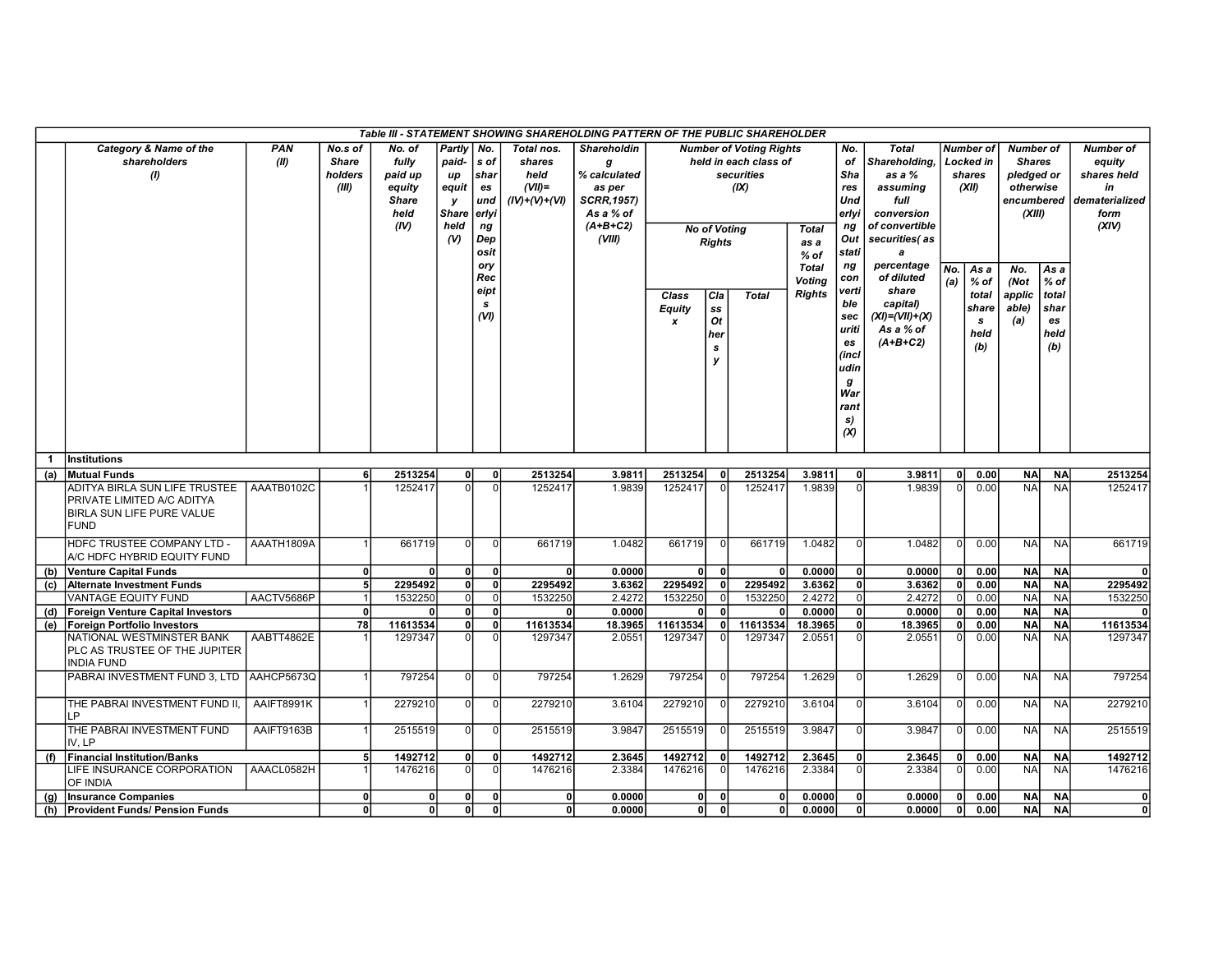|       | (i) Any Other(FII'S)                                                                                                                                                                                           |       | 1282667<br>18 <sup>1</sup> |  |  | 1282667  | 2.0318  | 1282667          |          | 1282667  | 2.0318  | $\Omega$ | 2.0318  |  | 0.00 | <b>NA</b>  | <b>NA</b> | 1282667  |
|-------|----------------------------------------------------------------------------------------------------------------------------------------------------------------------------------------------------------------|-------|----------------------------|--|--|----------|---------|------------------|----------|----------|---------|----------|---------|--|------|------------|-----------|----------|
|       | SUB TOTAL (B)(1)                                                                                                                                                                                               | 112   | 19197659                   |  |  | 19197659 | 30.4101 | 19197659         | 0l       | 19197659 | 30.4101 | ΩI       | 30.4101 |  | 0.00 | <b>NA</b>  | <b>NA</b> | 19197659 |
|       | Central / State government(s)                                                                                                                                                                                  |       |                            |  |  |          |         |                  |          |          |         |          |         |  |      |            |           |          |
| (a)   | <b>Central Government/ State</b>                                                                                                                                                                               |       |                            |  |  |          | 0.0000  | 01               |          |          | 0.0000  |          | 0.0000  |  | 0.00 | <b>NAI</b> | <b>NA</b> |          |
|       | Government(s)/President of India                                                                                                                                                                               |       |                            |  |  |          |         |                  |          |          |         |          |         |  |      |            |           |          |
|       | SUB TOTAL (B)(2)                                                                                                                                                                                               |       | $\mathbf{0}$<br>0          |  |  |          | 0.0000  | οI               | 0.       |          | 0.0000  | $\Omega$ | 0.0000  |  | 0.00 | <b>NA</b>  | <b>NA</b> |          |
|       | Non-institutions                                                                                                                                                                                               |       |                            |  |  |          |         |                  |          |          |         |          |         |  |      |            |           |          |
| (a.1) | Individuals - i. Individual shareholders holding                                                                                                                                                               | 26344 | 6368473                    |  |  | 6368473  | 10.0880 | 6368473          | 01       | 6368473  | 10.0880 | n        | 10.0880 |  | 0.00 | <b>NA</b>  | <b>NA</b> | 6368452  |
|       | nominal share capital up to Rs. 2 lakhs.                                                                                                                                                                       |       |                            |  |  |          |         |                  |          |          |         |          |         |  |      |            |           |          |
|       | (a.2) INDIVIDUAL - ii. Individual shareholders holding                                                                                                                                                         |       | 439998                     |  |  | 439998   | 0.6970  | 439998           | ΩI       | 439998   | 0.6970  |          | 0.6970  |  | 0.00 | <b>NA</b>  | <b>NA</b> | 439998   |
|       | nominal share capital in excess of Rs. 2 lakhs.                                                                                                                                                                |       |                            |  |  |          |         |                  |          |          |         |          |         |  |      |            |           |          |
| (b)   | <b>NBFCs registered with RBI</b>                                                                                                                                                                               |       | 100                        |  |  | 100      | 0.0002  | 100 <sup>1</sup> | $\Omega$ | 100      | 0.0002  | 0l       | 0.0002  |  | 0.00 | <b>NA</b>  | <b>NA</b> | 100      |
| (c)   | <b>Employee Trusts</b>                                                                                                                                                                                         |       |                            |  |  |          | 0.0000  | οl               |          |          | 0.0000  |          | 0.0000  |  | 0.00 | <b>NA</b>  | <b>NA</b> |          |
| (d)   | <b>Overseas Depositories (holding DRs) (balancing</b>                                                                                                                                                          |       |                            |  |  |          | 0.0000  | ΩI               |          |          | 0.0000  |          | 0.0000  |  | 0.00 | <b>NA</b>  | <b>NA</b> |          |
|       | Ifiaure)                                                                                                                                                                                                       |       |                            |  |  |          |         |                  |          |          |         |          |         |  |      |            |           |          |
| (e)   | Any Other (BODIES CORPORATE)                                                                                                                                                                                   | 433   | 1725411                    |  |  | 1725411  | 2.7331  | 1725411          | 0l       | 1725411  | 2.7331  |          | 2.7331  |  | 0.00 | <b>NA</b>  | <b>NA</b> | 1725411  |
|       | (e) Any Other(CLEARING MEMBER)                                                                                                                                                                                 | 103   | 153467                     |  |  | 153467   | 0.2431  | 153467           |          | 153467   | 0.2431  |          | 0.2431  |  | 0.00 | <b>NA</b>  | <b>NA</b> | 153467   |
|       | (e) Any Other(IEPF)                                                                                                                                                                                            |       | 390                        |  |  | 390      | 0.0006  | 390l             |          | 390      | 0.0006  |          | 0.0006  |  | 0.00 | <b>NA</b>  | <b>NA</b> | 390      |
|       | (e) Any Other (NON RESIDENT INDIANS (NON REPAT))                                                                                                                                                               | 268   | 121928                     |  |  | 121928   | 0.1931  | 121928           |          | 121928   | 0.1931  |          | 0.1931  |  | 0.00 | <b>NA</b>  | <b>NA</b> | 121928   |
|       | (e) Any Other (NON RESIDENT INDIANS (REPAT))                                                                                                                                                                   | 778   | 298364                     |  |  | 298364   | 0.4726  | 298364           |          | 298364   | 0.4726  |          | 0.4726  |  | 0.00 | <b>NA</b>  | <b>NA</b> | 298364   |
|       | (e) Any Other(TRUSTS)                                                                                                                                                                                          |       | 43622                      |  |  | 43622    | 0.0691  | 43622            |          | 43622    | 0.0691  |          | 0.0691  |  | 0.00 | <b>NA</b>  | <b>NA</b> | 43622    |
|       | SUB TOTAL (B)(3)                                                                                                                                                                                               | 27936 | 9151753                    |  |  | 9151753  | 14.4969 | 9151753          |          | 9151753  | 14.4969 |          | 14.4969 |  | 0.00 | <b>NA</b>  | <b>NA</b> | 9151732  |
|       | Total Public Shareholding (B) =                                                                                                                                                                                | 28048 | 28349412                   |  |  | 28349412 | 44.9070 | 28349412         |          | 28349412 | 44.9070 |          | 44.9070 |  | 0.00 | <b>NA</b>  | <b>NA</b> | 28349391 |
|       | $(B)(1)+(B)(2)+(B)(3)$                                                                                                                                                                                         |       |                            |  |  |          |         |                  |          |          |         |          |         |  |      |            |           |          |
|       |                                                                                                                                                                                                                |       |                            |  |  |          |         |                  |          |          |         |          |         |  |      |            |           |          |
|       | Details of the shareholders acting as persons in Concert including their Shareholding (No. and %): 0                                                                                                           |       |                            |  |  |          |         |                  |          |          |         |          |         |  |      |            |           |          |
|       | Details of Shares which remain unclaimed may be given hear along with details such as number of shareholders, outstanding shares held in demat/unclaimed suspense account, voting rights which are frozen etc. |       |                            |  |  |          |         |                  |          |          |         |          |         |  |      |            |           |          |

Note:

(1) PAN would not be displayed on website of Stock Exchange(s).

(2) The above format needs to be disclosed along with the name of following persons:

Institutions/Non Institutions holding more than 1% of total number of shares.